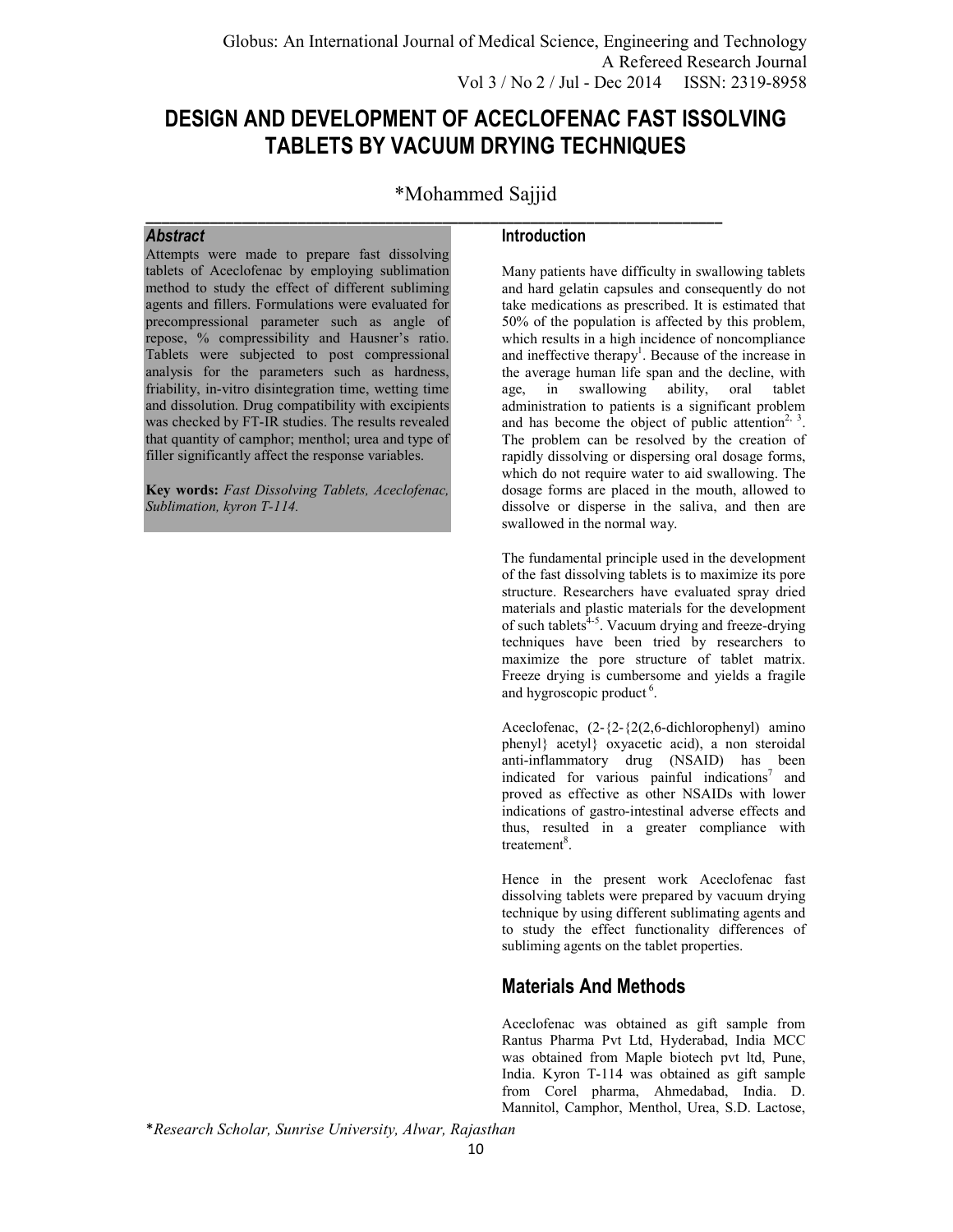Mannitol, Talc and Magnesium stearate were purchaged from S.D Fine chemicals ltd, Mumbai, India. All other chemicals were of analytical grade.

#### **Methods:**

### **Preparation of tablets:**

Tablets containing 100mg of Aceclofenac were taken and then it was mixed with sprayed dried lactose, directly compressible microcrystalline cellulose, superdisintegrant and different subliming agents in different concentrations in a plastic container. Magnesium stearate and talc were passed through sieve no. 60 mixed and blended with initial mixture in the plastic container followed by compression of the blend. After compression the tablets were collected and vacuum dried at 60°C until a constant weight was obtained to ensure the complete removal of sublimable components to make the tablet porous. (Table)

### **Evaluation of Aceclofenac tablets:**

All prepared tablets were evaluated for hardness, thickness, friability, disintegration time, wetting time and drug content. Pfizer hardness tester was used for the determination of the hardness of the tablets. The tablet was placed in contact between the plungers and the handle was pressed, the force of the fracture was recorded .The thickness of tablets were recorded during the process of compression using Calipers (Mitotoyo; Japan). The friability of the tablets was determined using a Roche Friabilator (Electrolab, EF-2 Friabilator) by taking two tablets from each batch and accurately weighed and placed in the Friabilator then operated for 100 revolutions. Then the tablets were dedusted and reweighed. Percentage friability was calculated using the formula,  $F = (1-w_0/w)^*100$ . In the disintegration time study, the tablets were taken and introduced in each tube of disintegration apparatus, and the tablet rack of the disintegration apparatus was positioned into a 1-litre beaker containing 900ml of distilled water and time of disintegration was recorded at 37±2º c. In the wetting time study, a piece of tissue paper folded twice was placed in a petridish (with internal diameter 6.5cm) containing 5ml of distilled water. A tablet was placed on the paper and the time for complete wetting of the tablet was measured in seconds. For drug content analysis a total 10 tablets were weighed and powdered .The powder equivalent to Aceclofenac was taken and dissolved in phosphate buffer pH 7.4.After that an aliquot of the filtrate was diluted and analysed spectrophotometrically (UV 1700 Shimadzu Corporation. Japan) at 274 nm.

### **Invitro release studies:**

The invitro dissolution study was carried out in the USP dissolution test apparatus (Electrolab TDT - 08 L Dissolution tester USP) type 2 (paddle). 900 ml of the dissolution medium (Phosphate buffer pH 7.4) was taken in vessel and the temperature was maintained at  $37 \pm 0.5^{\circ}$ C. The speed of the paddle was set at 50 rpm. 5ml of the dissolution medium was withdrawn and the same amount of fresh medium was replenished to the dissolution medium. The sample withdrawn was filtered and diluted with Phosphate buffer pH 7.4 prior to analysis in the UV Spectrophotometer (UV-1700 Shimadzu Corporation, Japan) at 274 nm.

### **Characterization of Aceclofenac tablets:**

### **Infrared spectroscopic study:**

Fourier transformed (FTIR) spectrum of Aceclofenac, Drug with different subliming agent were obtained on a FTIR (84005 Shimadzu Japan) using the KBr disk method. Fig. No.6

### **Results And Discussions**

The values of pre**–**compression parameters evaluated were within prescribed limits and indicated a good free flowing property. Results are shown in **Table**. The post compression parameters such as hardness, friability, thickness, as hardness, friability, thickness, disintegration time, wetting time,  $t50\%$ ,  $t_{90}\%$  and drug content are shown in **Table**.

In all the formulations, the hardness test indicates good mechanical strength. Hardness of the tablets prepared by sublimation technique was increased with decrease in the amount of volatile component<sup>9</sup>. Friability of all formulations were less than 1%, which indicated that the tablets had a good mechanical resistance. Drug content was found to be high ( $\geq$  98.55 %) and uniform in all the formulations. The weight variation results revealed that average percentage deviation of 20 tablets of each formula was less than  $\pm$  7.5%, which provides good uniformity. The disintegration time of tablets decreased significantly with increase in the concentration of volatile substances. Drug content of tablets ranged between 99.70 to 102.34%. The results are shown in Table. The formulations containing microcrystalline cellulose as filler (C1- M4) showed minimum disintegration time this could be attributed towards disintegrating property of microcrystalline cellulose. However, the formulations containing mannitol as filler (U1-U4) showed longer disintegration time, which could be attributed to slower dissolution characteristics of mannitol.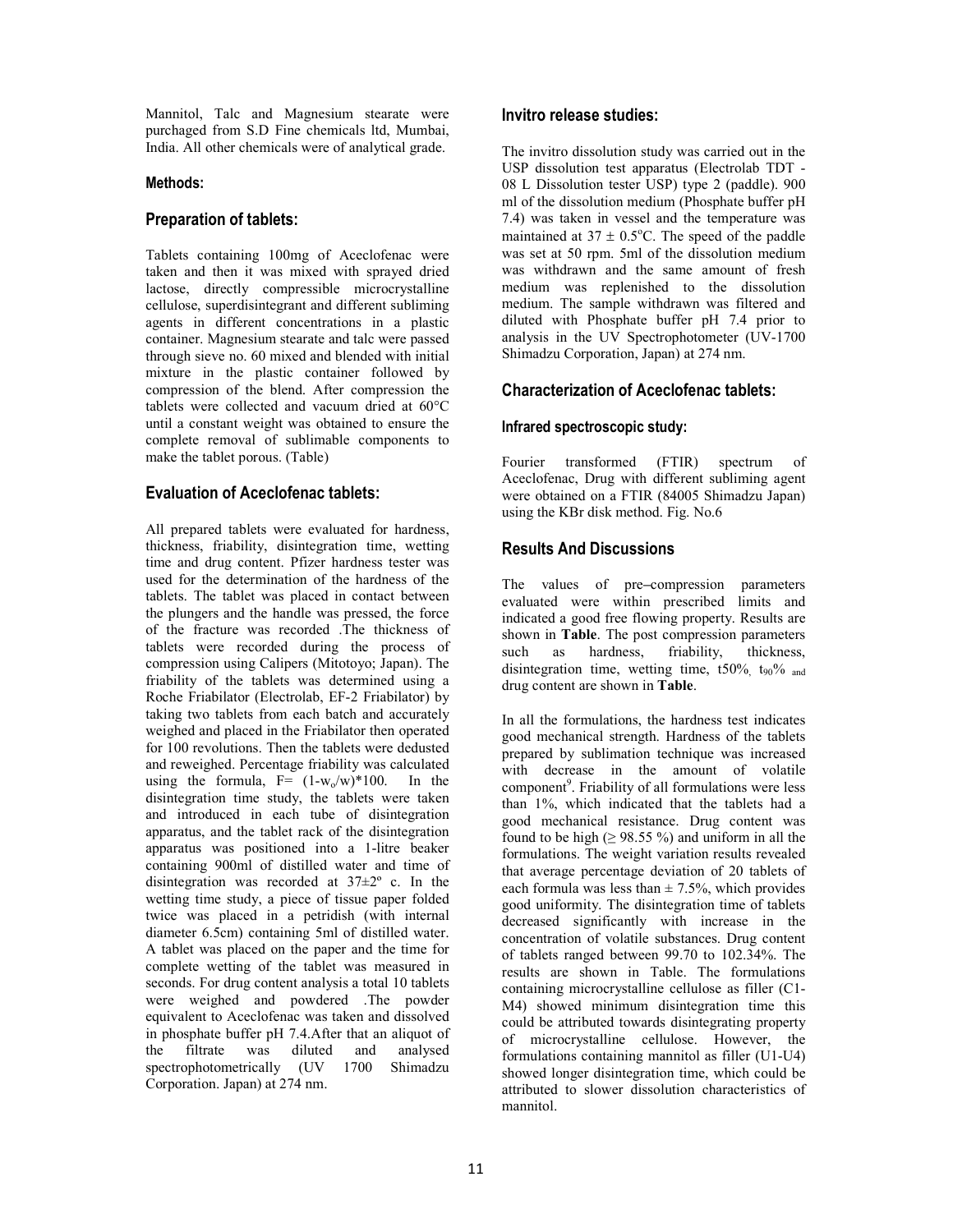Tablets prepared by vacuum drying technique rapidly exhibit high pores and disintegrates the tablets rapidly. It may be due to their lowest hardness, water soluble nature of diluent and maximum porous structure was responsible for faster water uptake, hence it facilitates wicking action of cross povidone in bringing about faster disintegration, the wetting time of tablets also decrease with increase in the concentration of volatile substances. Table shows the disintegration time of the formulations were ranges between 14.30-42.30 Secs. By the addition of the superdisintegrants, the disintegration time decreased significantly  $(p<0.05)$ . In sublimation method of preparation of tablets the disintegration time decreased regardless of the diluents used. It is because tablets prepared by sublimation method rapidly exhibits high pores and disintegrates rapidly.

Tablets prepared with 5% superdisintegrants and 20% camphor showed least disintegration time as compared to all other formulations this is because of their porous structure responsible for faster uptake hence it facilitates wicking action of crosspovidone in bringing about faster disintegration. The dissolution profile of tablets is shown in Fig. The dissolution of the drug from the tablets prepared by vacuum drying technique using camphor had was quicker than those prepared by other subliming agents. This may be due to their porous structure, which is responsible for faster disintegration. Cross providence containing tablets rapidly exhibits high capillary activity and pronounced hydration with a little tendency to gel formation and disintegrate the tablets rapidly $13$ .

*In-vitro* dissolution studies of all formulations were carried out in phosphate buffer pH 7.4, this data reveals that overall, the formulation C4, M4, and U4 shows nearly faster drug release. The formulations C4, M4 and U4, 50% of drug released in 2.55 min, 4.32 min, and 712 min respectively, and 90 % of drug released in 6.12min, 10.24 min, and 15.76 min respectively when compared to other formulations. C4 promising fast dissolving tablet containing 20 % camphor as subliming agent, M4 promising fast dissolving tablet containing 20 % menthol as subliming agent, U4 fast dissolving tablet containing 20 % urea as subliming agent. Dissolution of drug from tablets containing highest volatile substance and MCC as filler (C4 and M4) were quicker than other formulations. It may be due to highest porosity, lowest hardness and disintegrating property of MCC, which leads to faster water uptake hence it facilitates wicking action of crospovidone in bringing about faster disintegration and dissolution. Dissolution profiles of best formulations prepared by using different subliming agents were shown in **Fig.** 

#### **Infrared spectroscopic study:**

The prominent IR absorption peaks of Aceclofenac showed at 3319 and 3267 these broad peaks may be due to OH hydrogen bonding.2970 is NH aromatic stretching, peaks near 2937 including 1921 may be due to  $CH$  stretching of  $CH<sub>2</sub>$  groups, carbonyl group vibration at 1770 and 1716. Peaks at1589, 1577 and 1508 indicates the presence of C=C ring stretching. All these principal IR peaks of Aceclofenac were present in all formulations. This clearly indicates that there is no interaction between drug and carrier.

### **Conclusion**

The results of disintegration, time, wetting time and dissolution rate revealed that the amount of volatile component and type of filler significantly affect the dependent variables likes disintegration time, wetting time and dissolution rates. Thus it is concluded that fast disintegrating tablets can be prepared with a view of obtaining faster action of the drug and would be advantageous in compilations to the currently available conventional dosage forms. With the adopted vacuum drying technique an optimum point can be reached in the shortest time with minimum efforts and this technique would be an effective alternative approach compared with the use of more expensive adjuvant in the formulation of fast disintegrating tablets. Finally it can be concluded that the superdisintegrant and volatile substances had played an important role to decrease disintegration time and to enhance the dissolution rate in vacuum drying technique, hence could be used to prepare the Fast Dissolving Tablets.

### **Acknowledgement**

We are very thankful to Sri Kishore singh, President RMES'S college of pharmacy, Gulbarga for providing the necessary facilities to carry out this work. We are also thankful to Rantus lbs Hyd, Maple Biotech Pune, for providing Aceclofenac drug sample and Cross-povidone and MCC respectively.

#### **References**

- **1.** H.Seager. Drug delivery products and the Zydis Fast-Dissolving Dosage Forms. J. Pharm.pharmacol.50, 375-382 (1998).
- **2.** L. Mallet. Caring for the Elderly patient. J Am.Pharm. Assoc.36 (11), 628 (1996).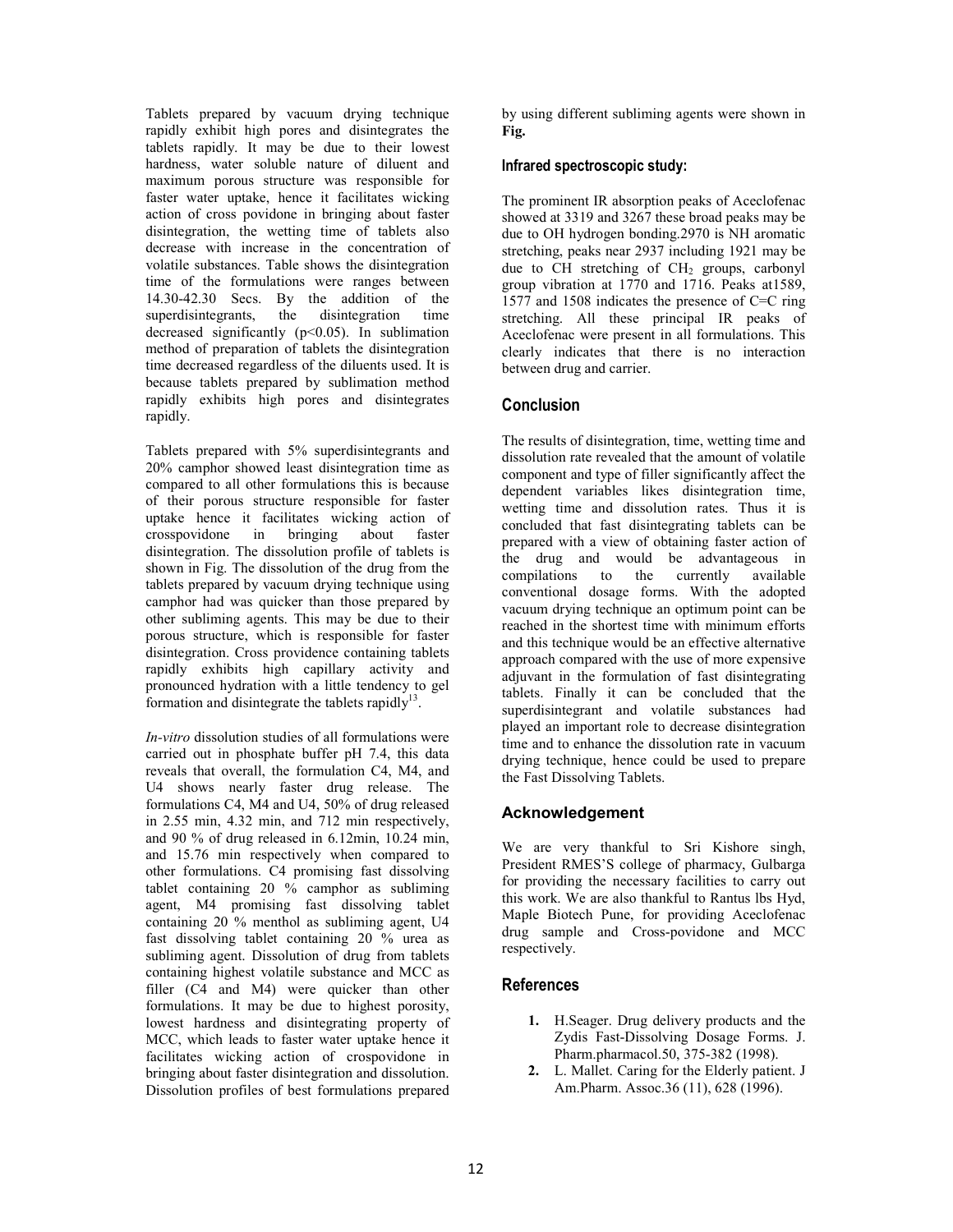- **3.** T. Hanawa. New oral dosage form for elderly patients: preparation and characterization of silk fibroin gel. Chem. Pharm. Bull, 43 (2), 284-288 (1995).
- **4.** Mishra DN, Bindal M, Singh SK, Kumar SG. Spray dried excipient base: a novel technique for the formulation of orally disintegrating tablets. Chem Pharm Bull 2006; 54:99-102.
- **5.** FuY**,** Jeog SH**,** Park K. Fast melting tablets based on highly plastic granules .J control release 2005; 109:203-210.
- **6.** Patel DM, Patel MM. Optimization of fast dissolving Etoricoxib tablets prepared by sublimation technique. Indian J.Pharm.sci, 2008, 70(1):71-76.
- **7.** Hinz B, Auge D, Rau T, Rietbrock S, Brune K, Werner U. Simultaneous determination of aceclofenac and three of its metabolities in human plasma by highperformance liquid chromatography. Biomed Chromatogr 2003; 17:268-75.
- **8.** Legrand E. Aceclofwenac in the management of inflammatory pain. Exp Opin Pharmacother 2004:5; 1347-57.
- **9.** Avinash MR, Devi KV, Asha AN. A novel technique for the preparation of mouth dissolving tablets of Domperidone. Indian Drugs 2003 Sep; 40(9): 544-546.
- **10.** . Sarasija Suresh, V. Pandit and P. Joshi. Preparation and evaluation of mouth dissolving tablets of salbutamol sulphate. Ind J Pharma Sci 2007: 69(3): 467-469.
- **11.** Gohel MC, Patel MM, Amin AF, Agarwal R, Dave R, Baiya N. Formulation design and optimization of mouth dissolving tablets of nimesulide using vacuum drug technique. AAPS Pharm Sci Tech 2004: 5(3): article 36.
- **12.** Wikberg M, Aiderborn G. Compression characteristics of granulated materials. IV. The effect of granule porosity on the fragmentation propensity and the compatibility of some granulations. Int J Pharm 1991: 69: 239-253.
- **13.** Gohel MC, Patel MM, Amin AF, Agrawal R, Dave R, Bariya N. Formulation design and optimization of mouth dissolving tablets of nimesulide using vacuum drying technique. AAPS Pharm Sci Tech 2004: 5(3): Article 36

| Ingredients (mg)           | C1            | C <sub>2</sub> | C <sub>3</sub> | M1  | M <sub>2</sub> | M <sub>3</sub> | U1  | U <sub>2</sub> | U <sub>3</sub> |
|----------------------------|---------------|----------------|----------------|-----|----------------|----------------|-----|----------------|----------------|
| <b>ACECLOFENAC</b>         | 100           | 100            | 100            | 100 | 100            | 100            | 100 | 100            | 100            |
| <b>Spray dried Lactose</b> | 109           | 94             | 79             | 109 | 94             | 79             | 109 | 94             | 79             |
| <b>MCC</b>                 | 30            | 30             | 30             | 30  | 30             | 30             |     |                |                |
| <b>Mannitol</b>            | -             |                |                |     |                | $\blacksquare$ | 30  | 30             | 30             |
| Crospovidone               | 15            | 15             | 15             | 15  | 15             | 15             | 15  | 15             | 15             |
| Camphor                    | 30            | 45             | 60             |     |                |                |     |                |                |
| <b>Menthol</b>             |               |                |                | 30  | 45             | 60             |     |                |                |
| Urea                       |               |                |                |     |                | $\blacksquare$ | 30  | 45             | 60             |
| Kyron T-114                | 10            | 10             | 10             | 10  | 10             | 10             | 10  | 10             | 10             |
| <b>Magnesium stearate</b>  | 3             | 3              | $\mathcal{E}$  | 3   | 3              | 3              | 3   | 3              | 3              |
| Talc                       | $\mathcal{F}$ | 3              | 3              | 3   | 3              | 3              | 3   | 3              | 3              |
| <b>Total weight</b>        | 300           | 300            | 300            | 300 | 300            | 300            | 300 | 300            | 300            |

### **Table 1: Composition of fast disintegrating tablets**

#### **Table 2: Tablet weight before vacuum drying (BVD) and after vacuum drying (AVD)**

|                | <b>Tablet Weight</b> |            |  |  |  |
|----------------|----------------------|------------|--|--|--|
| Formulation    | BVD                  | <b>AVD</b> |  |  |  |
| C1             | 301(0.68)            | 269(0.75)  |  |  |  |
| C <sub>2</sub> | 300 (0.55)           | 270 (1.34) |  |  |  |
| C <sub>3</sub> | 302 (0.67)           | 269(1.30)  |  |  |  |
| M1             | 301 (0.70)           | 255(1.50)  |  |  |  |
| M2             | 299(1.00)            | 254 (2.30) |  |  |  |
| M <sub>3</sub> | 302(0.95)            | 253 (1.70) |  |  |  |
| U1             | 302 (0.34)           | 238 (1.45) |  |  |  |
| U2             | 301 (0.76)           | 239(0.10)  |  |  |  |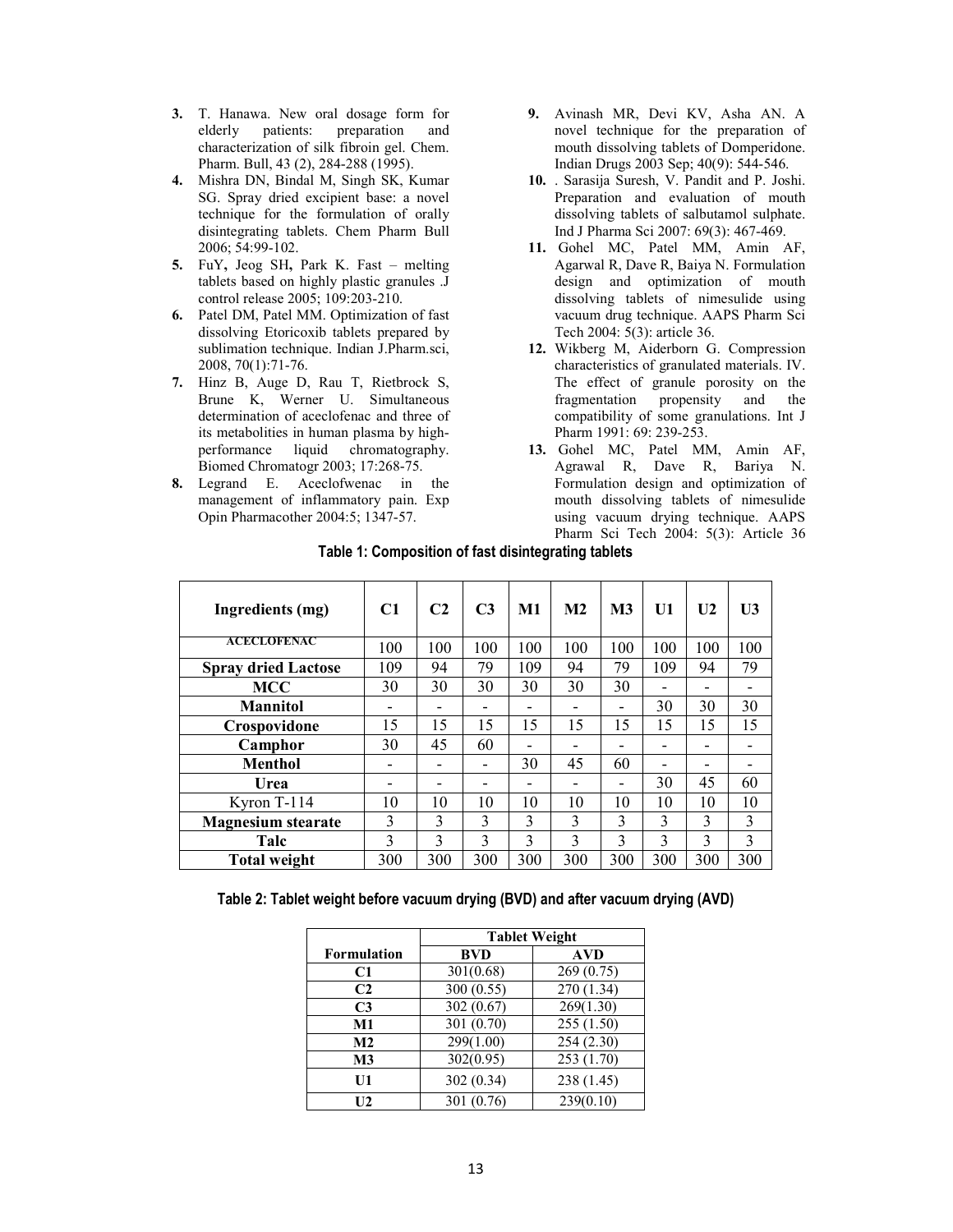| $-$ |  |  |
|-----|--|--|
|     |  |  |

| Formulati      | <b>Parameters</b>                    |                     |                        |  |  |  |  |  |
|----------------|--------------------------------------|---------------------|------------------------|--|--|--|--|--|
| on             | Angle of repose ( $\theta$ ) ( $\pm$ | Compressibility (%) | Housners ratio $(\% )$ |  |  |  |  |  |
|                | $SD$ ), $n=3$                        | $(\pm SD)$ , n=3    | $(\pm SD)$ , n=3       |  |  |  |  |  |
| C1             | 22.55(0.72)                          | 24.22(0.22)         | 1.21(0.04)             |  |  |  |  |  |
| C <sub>2</sub> | 23.46 (1.52)                         | 15.32(0.92)         | 1.35(0.07)             |  |  |  |  |  |
| C <sub>3</sub> | 24.59 (1.37)                         | 14.35(0.12)         | 1.34(0.04)             |  |  |  |  |  |
| M1             | 20.37 (0.90)                         | 15.00(2.10)         | 1.12(0.02)             |  |  |  |  |  |
| M2             | 25.22(1.22)                          | 13.22(1.10)         | 1.32(0.04)             |  |  |  |  |  |
| $\mathbf{M}3$  | 23.24(1.19)                          | 14.32(0.58)         | 1.25(0.05)             |  |  |  |  |  |
| U1             | 25.24(0.46)                          | 13.55(1.55)         | 1.36(0.04)             |  |  |  |  |  |
| U2             | 25.35(0.75)                          | 13.57(1.22)         | 1.22(0.07)             |  |  |  |  |  |
| U3             | 23.62(2.10)                          | 14.33(1.00)         | 1.25(0.06)             |  |  |  |  |  |

## **Table: Pre-Compressional parameters.**

## **Table: Post compression parameters of tablets**

| Parameter                                                     | <b>Formulations</b> |                     |                     |                          |                     |                                         |                      |                         |                     |
|---------------------------------------------------------------|---------------------|---------------------|---------------------|--------------------------|---------------------|-----------------------------------------|----------------------|-------------------------|---------------------|
| S                                                             | C1                  | C <sub>2</sub>      | C <sub>3</sub>      | M1                       | M2                  | M3                                      | U1                   | U <sub>2</sub>          | U <sub>3</sub>      |
| <b>Hardness</b><br>(kg/cm <sup>2</sup> )<br>$\pm$ SD, n=3     | 4.25<br>$\pm 0.15$  | 4.20<br>$\pm 0.12$  | 4.00<br>$\pm 0.10$  | 3.90<br>$\pm 0.07$       | 3.40<br>$\pm 0.50$  | 3.44<br>$\pm .22$                       | 4.00<br>$\pm 0.50$   | $4.25+$<br>0.15         | 4.55<br>± 0.35      |
| Friability<br>$(\% w/w)$<br>$\pm$ SD, n=3                     | 0.34<br>$\pm 0.08$  | 0.35<br>$\pm 0.04$  | 0.37<br>$\pm 0.12$  | 0.38<br>$\pm 0.22$       | 0.56<br>$\pm 0.08$  | 0.55<br>$\pm 0.10$                      | 0.45<br>$\pm 0.12$   | 0.30<br>$\pm 0.33$      | 0.22<br>$\pm 0.06$  |
| <b>Thickness</b><br>(mm)<br>$\pm$ SD, n=6                     | 3.65<br>$\pm 0.05$  | 3.25<br>$\pm 0.07$  | 3.50<br>$\pm 0.02$  | 3.75<br>0.09             | 3.34<br>$\pm 0.01$  | 3.33<br>$\pm 0.02$                      | 3.62<br>$\pm 0.03$   | 3.68<br>$\pm 0.03$      | 3.70<br>$\pm 0.07$  |
| Weight<br>variation<br>$\pm$ SD, n=10                         | 300<br>± 1.55       | 299<br>$\pm 1.30$   | 301<br>$\pm 1.22$   | 298<br>± 1.20            | 300<br>± 1.20       | 298<br>± 1.50                           | 300<br>± 1.25        | 302<br>± 1.60           | 301<br>± 0.35       |
| Wetting<br>time (Sec)<br>$\pm$ SD, n=6                        | $35 \pm$<br>0.22    | $30 \pm$<br>0.06    | 19±<br>0.31         | $40 \pm$<br>0.29         | $37 \pm$<br>0.34    | $26 \pm$<br>0.23                        | $58 \pm$<br>0.56     | 45±<br>0.24             | $31 \pm$<br>0.44    |
| Water<br>absorption<br>ratio $(\% )$<br>$\pm$ SD, n=6         | $80.50 \pm$<br>0.19 | $81.27 +$<br>0.22   | 80.45<br>$\pm 0.18$ | 81.46<br>$\pm 0.24$      | $82.00 \pm$<br>0.17 | 85.00<br>$\pm 0.21$                     | 88.50<br>$\pm 0.31$  | 89.26<br>± 0.44         | 88.72±<br>0.37      |
| In-vitro<br>disintegrat<br>ion time<br>(Sec)<br>$\pm$ SD, n=6 | $25.30 \pm$<br>0.06 | $27.50 \pm$<br>0.08 | 14.30<br>$\pm 0.09$ | 32.30<br>$\pm 0.09$      | 28.30<br>$\pm 0.09$ | 20.02<br>$\pm 0.08$                     | $42.30 \pm$<br>0.06  | 39.00<br>$\pm 0.05$     | $28.00 \pm$<br>0.09 |
| <b>Drug</b><br>content<br>(%)<br>$\pm$ SD, n=6                | 101.00<br>± 1.23    | 102.00<br>± 1.25    | 99.98<br>$\pm 1.67$ | 100.5<br>$0 \pm$<br>1.87 | $99.70 \pm$<br>2.00 | 102.0<br>$\boldsymbol{0}$<br>$\pm 0.12$ | 101.00<br>$\pm 1.00$ | 102.3<br>$4\pm$<br>0.57 | 100.42<br>± 1.33    |